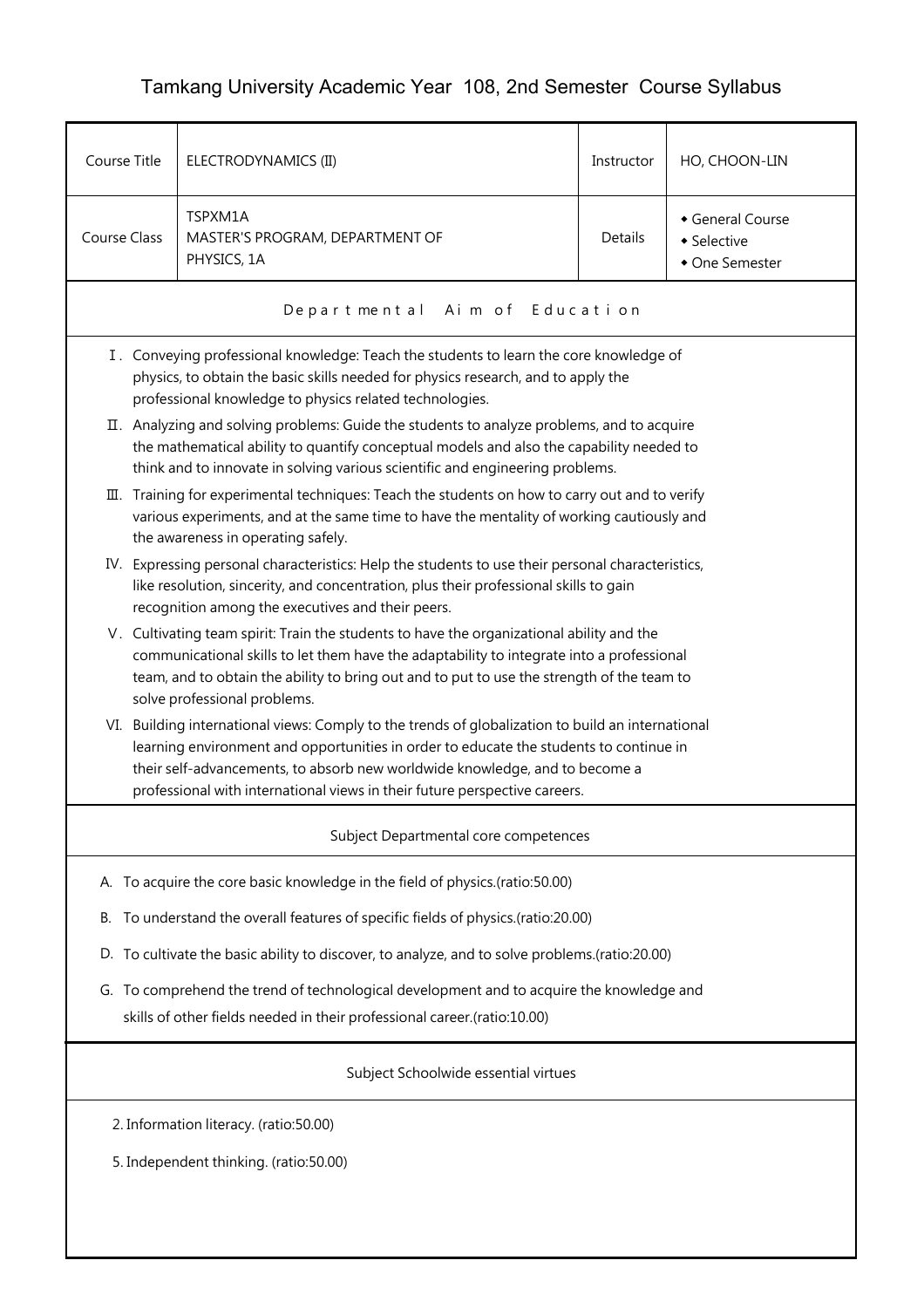|        |                                                                                                                                                                                                                                                                                                                                                                                                                                                                                                                                                                                                                                                                                                                                                                                                                                                                                                                                                                                                                                                                                                                                                                                                            |               | electrodynamics. | This course introduces the basic theory and applications of classical                           |         |  |
|--------|------------------------------------------------------------------------------------------------------------------------------------------------------------------------------------------------------------------------------------------------------------------------------------------------------------------------------------------------------------------------------------------------------------------------------------------------------------------------------------------------------------------------------------------------------------------------------------------------------------------------------------------------------------------------------------------------------------------------------------------------------------------------------------------------------------------------------------------------------------------------------------------------------------------------------------------------------------------------------------------------------------------------------------------------------------------------------------------------------------------------------------------------------------------------------------------------------------|---------------|------------------|-------------------------------------------------------------------------------------------------|---------|--|
|        | Course                                                                                                                                                                                                                                                                                                                                                                                                                                                                                                                                                                                                                                                                                                                                                                                                                                                                                                                                                                                                                                                                                                                                                                                                     |               |                  |                                                                                                 |         |  |
|        | Introduction                                                                                                                                                                                                                                                                                                                                                                                                                                                                                                                                                                                                                                                                                                                                                                                                                                                                                                                                                                                                                                                                                                                                                                                               |               |                  |                                                                                                 |         |  |
|        |                                                                                                                                                                                                                                                                                                                                                                                                                                                                                                                                                                                                                                                                                                                                                                                                                                                                                                                                                                                                                                                                                                                                                                                                            |               |                  |                                                                                                 |         |  |
|        |                                                                                                                                                                                                                                                                                                                                                                                                                                                                                                                                                                                                                                                                                                                                                                                                                                                                                                                                                                                                                                                                                                                                                                                                            |               |                  |                                                                                                 |         |  |
|        |                                                                                                                                                                                                                                                                                                                                                                                                                                                                                                                                                                                                                                                                                                                                                                                                                                                                                                                                                                                                                                                                                                                                                                                                            |               |                  |                                                                                                 |         |  |
|        |                                                                                                                                                                                                                                                                                                                                                                                                                                                                                                                                                                                                                                                                                                                                                                                                                                                                                                                                                                                                                                                                                                                                                                                                            |               |                  |                                                                                                 |         |  |
|        |                                                                                                                                                                                                                                                                                                                                                                                                                                                                                                                                                                                                                                                                                                                                                                                                                                                                                                                                                                                                                                                                                                                                                                                                            |               |                  |                                                                                                 |         |  |
|        |                                                                                                                                                                                                                                                                                                                                                                                                                                                                                                                                                                                                                                                                                                                                                                                                                                                                                                                                                                                                                                                                                                                                                                                                            |               |                  | The correspondences between the course's instructional objectives and the cognitive, affective, |         |  |
|        |                                                                                                                                                                                                                                                                                                                                                                                                                                                                                                                                                                                                                                                                                                                                                                                                                                                                                                                                                                                                                                                                                                                                                                                                            |               |                  | and psychomotor objectives.                                                                     |         |  |
|        |                                                                                                                                                                                                                                                                                                                                                                                                                                                                                                                                                                                                                                                                                                                                                                                                                                                                                                                                                                                                                                                                                                                                                                                                            |               |                  | Differentiate the various objective methods among the cognitive, affective and psychomotor      |         |  |
|        |                                                                                                                                                                                                                                                                                                                                                                                                                                                                                                                                                                                                                                                                                                                                                                                                                                                                                                                                                                                                                                                                                                                                                                                                            |               |                  |                                                                                                 |         |  |
|        |                                                                                                                                                                                                                                                                                                                                                                                                                                                                                                                                                                                                                                                                                                                                                                                                                                                                                                                                                                                                                                                                                                                                                                                                            |               |                  |                                                                                                 |         |  |
|        |                                                                                                                                                                                                                                                                                                                                                                                                                                                                                                                                                                                                                                                                                                                                                                                                                                                                                                                                                                                                                                                                                                                                                                                                            |               |                  |                                                                                                 |         |  |
|        |                                                                                                                                                                                                                                                                                                                                                                                                                                                                                                                                                                                                                                                                                                                                                                                                                                                                                                                                                                                                                                                                                                                                                                                                            |               |                  |                                                                                                 |         |  |
|        |                                                                                                                                                                                                                                                                                                                                                                                                                                                                                                                                                                                                                                                                                                                                                                                                                                                                                                                                                                                                                                                                                                                                                                                                            |               |                  |                                                                                                 |         |  |
|        |                                                                                                                                                                                                                                                                                                                                                                                                                                                                                                                                                                                                                                                                                                                                                                                                                                                                                                                                                                                                                                                                                                                                                                                                            |               |                  |                                                                                                 |         |  |
|        |                                                                                                                                                                                                                                                                                                                                                                                                                                                                                                                                                                                                                                                                                                                                                                                                                                                                                                                                                                                                                                                                                                                                                                                                            |               |                  |                                                                                                 |         |  |
|        |                                                                                                                                                                                                                                                                                                                                                                                                                                                                                                                                                                                                                                                                                                                                                                                                                                                                                                                                                                                                                                                                                                                                                                                                            |               |                  |                                                                                                 |         |  |
|        |                                                                                                                                                                                                                                                                                                                                                                                                                                                                                                                                                                                                                                                                                                                                                                                                                                                                                                                                                                                                                                                                                                                                                                                                            |               |                  |                                                                                                 |         |  |
| No.    |                                                                                                                                                                                                                                                                                                                                                                                                                                                                                                                                                                                                                                                                                                                                                                                                                                                                                                                                                                                                                                                                                                                                                                                                            |               |                  |                                                                                                 |         |  |
| 1      |                                                                                                                                                                                                                                                                                                                                                                                                                                                                                                                                                                                                                                                                                                                                                                                                                                                                                                                                                                                                                                                                                                                                                                                                            | Cognitive     |                  |                                                                                                 |         |  |
|        |                                                                                                                                                                                                                                                                                                                                                                                                                                                                                                                                                                                                                                                                                                                                                                                                                                                                                                                                                                                                                                                                                                                                                                                                            |               |                  |                                                                                                 |         |  |
|        |                                                                                                                                                                                                                                                                                                                                                                                                                                                                                                                                                                                                                                                                                                                                                                                                                                                                                                                                                                                                                                                                                                                                                                                                            |               |                  |                                                                                                 |         |  |
|        |                                                                                                                                                                                                                                                                                                                                                                                                                                                                                                                                                                                                                                                                                                                                                                                                                                                                                                                                                                                                                                                                                                                                                                                                            |               |                  |                                                                                                 |         |  |
|        |                                                                                                                                                                                                                                                                                                                                                                                                                                                                                                                                                                                                                                                                                                                                                                                                                                                                                                                                                                                                                                                                                                                                                                                                            |               |                  |                                                                                                 |         |  |
|        |                                                                                                                                                                                                                                                                                                                                                                                                                                                                                                                                                                                                                                                                                                                                                                                                                                                                                                                                                                                                                                                                                                                                                                                                            |               |                  |                                                                                                 |         |  |
|        |                                                                                                                                                                                                                                                                                                                                                                                                                                                                                                                                                                                                                                                                                                                                                                                                                                                                                                                                                                                                                                                                                                                                                                                                            |               |                  |                                                                                                 |         |  |
|        |                                                                                                                                                                                                                                                                                                                                                                                                                                                                                                                                                                                                                                                                                                                                                                                                                                                                                                                                                                                                                                                                                                                                                                                                            |               |                  |                                                                                                 |         |  |
| No.    |                                                                                                                                                                                                                                                                                                                                                                                                                                                                                                                                                                                                                                                                                                                                                                                                                                                                                                                                                                                                                                                                                                                                                                                                            |               |                  |                                                                                                 |         |  |
| 1      | ABDG                                                                                                                                                                                                                                                                                                                                                                                                                                                                                                                                                                                                                                                                                                                                                                                                                                                                                                                                                                                                                                                                                                                                                                                                       |               | 25               | Lecture                                                                                         | Testing |  |
|        |                                                                                                                                                                                                                                                                                                                                                                                                                                                                                                                                                                                                                                                                                                                                                                                                                                                                                                                                                                                                                                                                                                                                                                                                            |               |                  | Course Schedule                                                                                 |         |  |
|        |                                                                                                                                                                                                                                                                                                                                                                                                                                                                                                                                                                                                                                                                                                                                                                                                                                                                                                                                                                                                                                                                                                                                                                                                            |               |                  |                                                                                                 |         |  |
|        |                                                                                                                                                                                                                                                                                                                                                                                                                                                                                                                                                                                                                                                                                                                                                                                                                                                                                                                                                                                                                                                                                                                                                                                                            |               |                  |                                                                                                 |         |  |
|        | $109/03/02$ ~                                                                                                                                                                                                                                                                                                                                                                                                                                                                                                                                                                                                                                                                                                                                                                                                                                                                                                                                                                                                                                                                                                                                                                                              |               |                  |                                                                                                 |         |  |
|        | 109/03/08                                                                                                                                                                                                                                                                                                                                                                                                                                                                                                                                                                                                                                                                                                                                                                                                                                                                                                                                                                                                                                                                                                                                                                                                  |               |                  |                                                                                                 |         |  |
|        | $109/03/09$ ~                                                                                                                                                                                                                                                                                                                                                                                                                                                                                                                                                                                                                                                                                                                                                                                                                                                                                                                                                                                                                                                                                                                                                                                              |               |                  |                                                                                                 |         |  |
|        | 109/03/15                                                                                                                                                                                                                                                                                                                                                                                                                                                                                                                                                                                                                                                                                                                                                                                                                                                                                                                                                                                                                                                                                                                                                                                                  |               |                  |                                                                                                 |         |  |
|        |                                                                                                                                                                                                                                                                                                                                                                                                                                                                                                                                                                                                                                                                                                                                                                                                                                                                                                                                                                                                                                                                                                                                                                                                            |               |                  |                                                                                                 |         |  |
| 3      |                                                                                                                                                                                                                                                                                                                                                                                                                                                                                                                                                                                                                                                                                                                                                                                                                                                                                                                                                                                                                                                                                                                                                                                                            | --- ditto --- |                  |                                                                                                 |         |  |
|        |                                                                                                                                                                                                                                                                                                                                                                                                                                                                                                                                                                                                                                                                                                                                                                                                                                                                                                                                                                                                                                                                                                                                                                                                            |               |                  |                                                                                                 |         |  |
| 4      | --- ditto---<br>109/03/29                                                                                                                                                                                                                                                                                                                                                                                                                                                                                                                                                                                                                                                                                                                                                                                                                                                                                                                                                                                                                                                                                                                                                                                  |               |                  |                                                                                                 |         |  |
| 1<br>2 | domains of the course's instructional objectives.<br>I. Cognitive: Emphasis upon the study of various kinds of knowledge in the cognition of<br>the course's veracity, conception, procedures, outcomes, etc.<br>II. Affective: Emphasis upon the study of various kinds of knowledge in the course's appeal,<br>morals, attitude, conviction, values, etc.<br>III. Psychomotor: Emphasis upon the study of the course's physical activity and technical<br>manipulation.<br><b>Teaching Objectives</b><br>objective methods<br>To learn the basics ideas of Maxwell' s theory of<br>1.<br>electrodynamics<br>2.<br>To study problems in electrostatics and magnetostatics in media<br>To study the properties and propagation of electromagnetic<br>3.<br>waves in media<br>The correspondences of teaching objectives : core competences, essential virtues, teaching methods, and assessment<br><b>Teaching Methods</b><br>Assessment<br><b>Essential Virtues</b><br>Core Competences<br><b>Course Contents</b><br>Note<br>Date<br>Week<br>Retarded Potential and Lienard-Wiechert Potential<br>Radiation from a Moving Charge, Synchrotron<br>Radiation<br>$109/03/16$ ~<br>109/03/22<br>$109/03/23$ ~ |               |                  |                                                                                                 |         |  |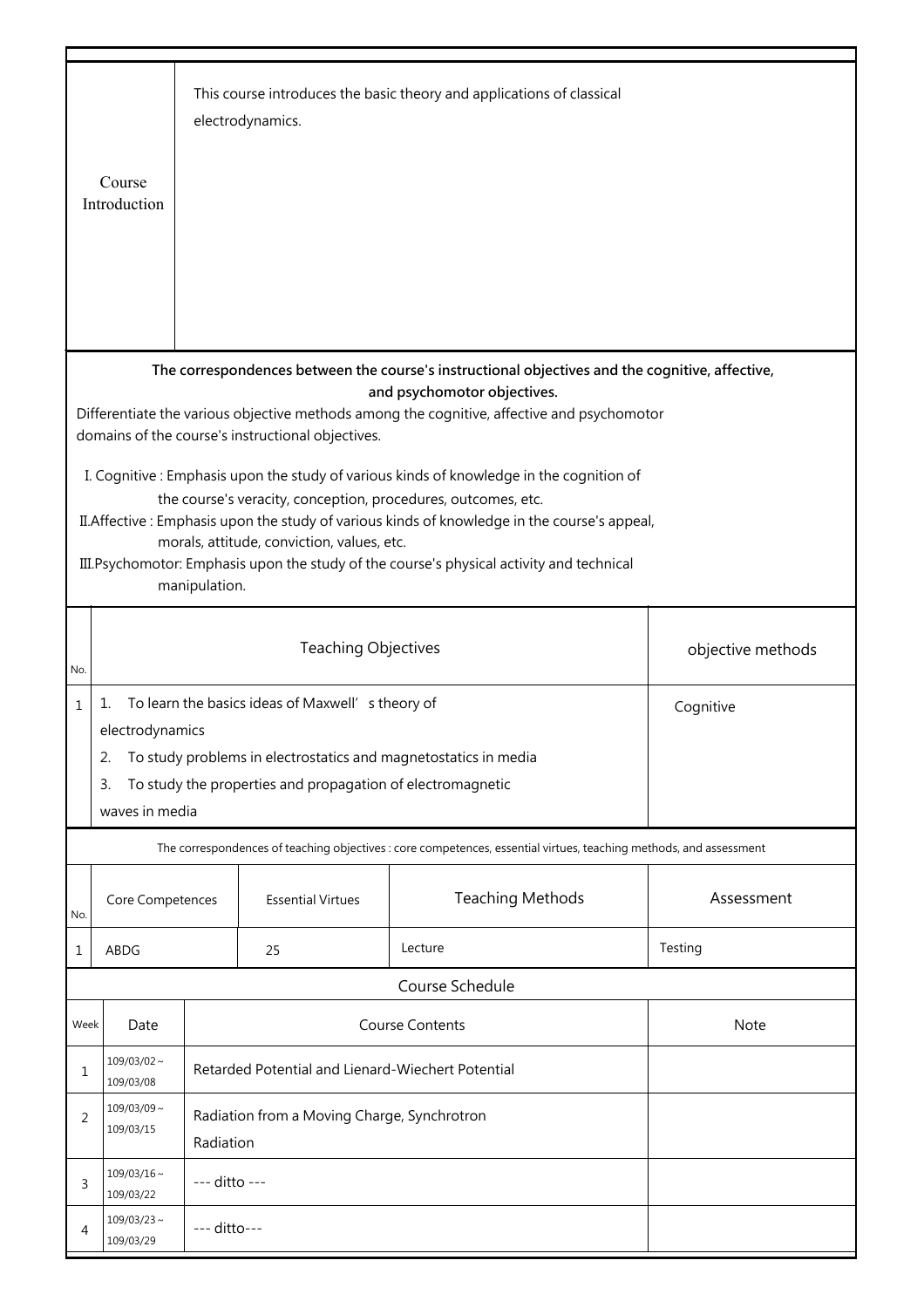| 5                                          | $109/03/30 \sim$<br>109/04/05 | --- ditto ---                                                                                                                                                                                                                             |  |  |
|--------------------------------------------|-------------------------------|-------------------------------------------------------------------------------------------------------------------------------------------------------------------------------------------------------------------------------------------|--|--|
| 6                                          | $109/04/06 \sim$<br>109/04/12 | Diffraction                                                                                                                                                                                                                               |  |  |
| 7                                          | $109/04/13 \sim$<br>109/04/19 | --- ditto ---                                                                                                                                                                                                                             |  |  |
| 8                                          | $109/04/20 \sim$<br>109/04/26 | --- ditto ---                                                                                                                                                                                                                             |  |  |
| 9                                          | $109/04/27 \sim$<br>109/05/03 | 期中考 週                                                                                                                                                                                                                                     |  |  |
| 10                                         | $109/05/04 \sim$<br>109/05/10 | Maxwell Equations in Matter                                                                                                                                                                                                               |  |  |
| 11                                         | $109/05/11 \sim$<br>109/05/17 | --- ditto ---                                                                                                                                                                                                                             |  |  |
| 12                                         | $109/05/18 \sim$<br>109/05/24 | Reflection and Refraction                                                                                                                                                                                                                 |  |  |
| 13                                         | $109/05/25 \sim$<br>109/05/31 | Electromagnetism and Special Relativity                                                                                                                                                                                                   |  |  |
| 14                                         | $109/06/01$ ~<br>109/06/07    | --- ditto ---                                                                                                                                                                                                                             |  |  |
| 15                                         | $109/06/08 \sim$<br>109/06/14 | ---- ditto ----                                                                                                                                                                                                                           |  |  |
| 16                                         | $109/06/15 \sim$<br>109/06/21 | Scattering                                                                                                                                                                                                                                |  |  |
| 17                                         | $109/06/22 \sim$<br>109/06/28 | 期末考週                                                                                                                                                                                                                                      |  |  |
| 18                                         | $109/06/29$ ~<br>109/07/05    | Supplementary teaching                                                                                                                                                                                                                    |  |  |
|                                            | Requirement                   |                                                                                                                                                                                                                                           |  |  |
| <b>Teaching Facility</b>                   |                               | Other (Blackboard)                                                                                                                                                                                                                        |  |  |
| Textbooks and<br><b>Teaching Materials</b> |                               | Classroom notes                                                                                                                                                                                                                           |  |  |
| References                                 |                               | D.J. Griffiths, Introduction to Electrodynamics, 4th ed., Pearson, 2012.<br>Andrew Zangwill, Modern Electrodynamics, Cambridge Univ. Press, 2013.<br>J.D. Jackson, Classical Electrodynamics, 3rd ed., John Wiley, 1999.                  |  |  |
| Number of<br>Assignment(s)                 |                               | (Filled in by assignment instructor only)                                                                                                                                                                                                 |  |  |
| Grading<br>Policy                          |                               | ◆ Mark of Usual:<br>Midterm Exam:<br>$\%$<br>$\blacktriangleright \text{Attendance :}$<br>$\%$<br>%<br>٠<br>$\blacktriangleright$ Final Exam:<br>$\%$<br>$\blacklozenge$ 0ther $\langle 2 \text{ quizzes, each } 50\% \rangle : 100.0 \%$ |  |  |
|                                            |                               |                                                                                                                                                                                                                                           |  |  |